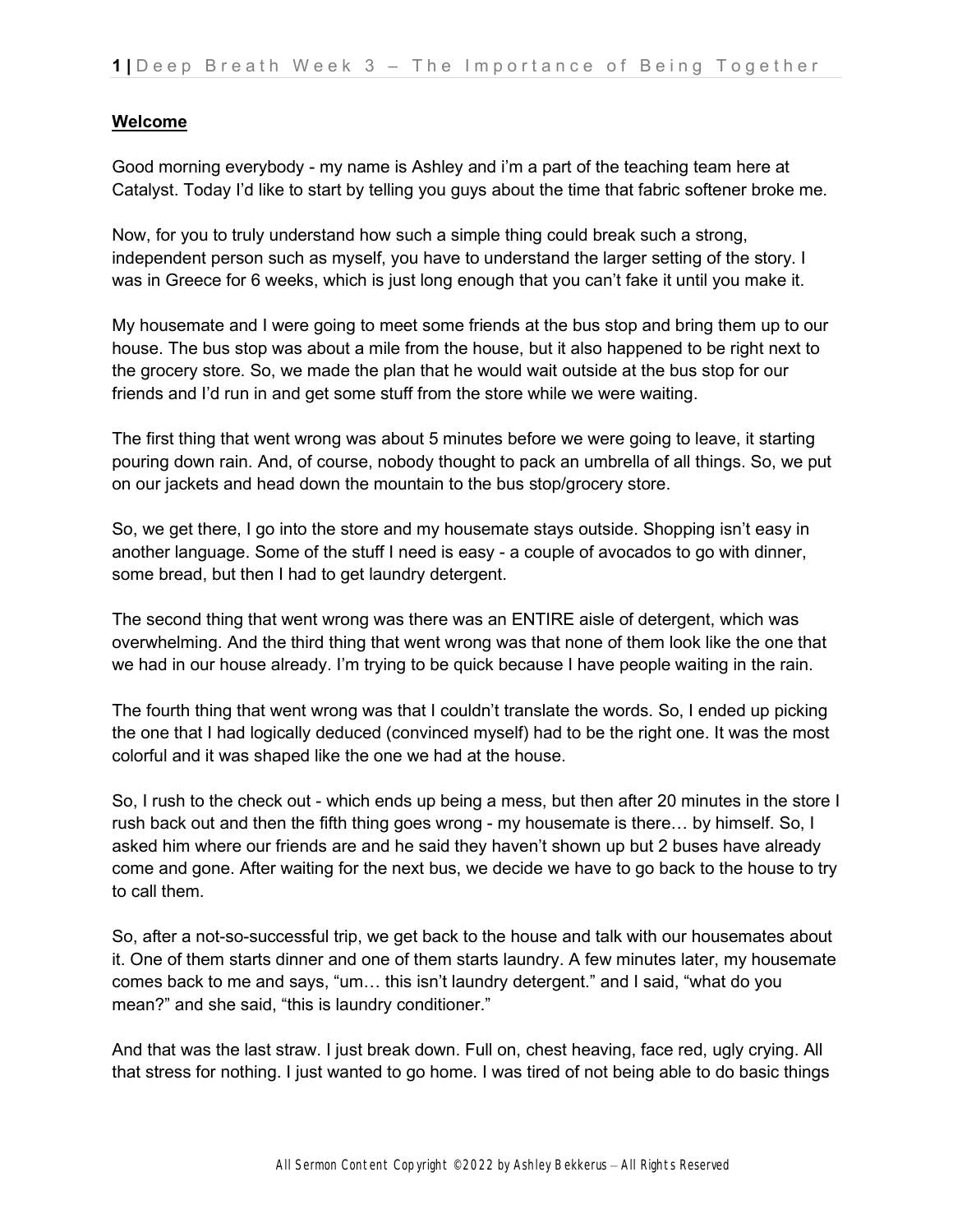like buy laundry detergent. I just wanted everything to be back to normal where i knew what to do when I went into a grocery store, or met up with friends.

And I've had that same feeling again with COVID - a feeling which I'm sure some of you share. I want to "go home" to pre-covid where I knew what I could expect when I walked into a grocery store or met up with friends. It regularly feels like I'm far from home, trying to make my way in a very different place, when everything feels like it's fighting against me.

Today we're going to talk about those feelings, and I hope you'll discover as I did when preparing this that this worship space *is* our home. It's our safe space, even when the world is turbulent. So, as we prepare to worship this morning, I urge you to be present with us. Be healed by this worship set. Be safe in this space. Let's worship together.

# **Message**

Welcome to the season of Epiphany! This time in the church year, we ask who God is. Who is this one who came to us on Christmas?

This year, our series is called Deep Breaths. We're at the beginning of 2022, almost two full years into the COVID-19 pandemic. We're all tired. We're all wondering how many more variants we'll have to deal with, how much longer until we can relax a little.

The idea of doing more right now is exhausting. So we're not doing. We're resting - resting in who God is.

In both Greek and Hebrew, the same word means both 'breath' and 'spirit'. So as we breathe deeply here at the beginning of the year, we're also pausing to make space for God's Spirit to fill us.

Given the last couple of years, we could use some comfort, some of God's presence. And we all want to know: When is this going to be over?

We began 2 weeks ago not with a call to ignore our pain and questions, but with an assurance that God sees us, hears us and loves us. Then last week we discussed how important it is to name our pain.

This week we are going to discuss what a strong faith in a crisis looks like. And honestly, having a strong faith in the midst of this pandemic is not something that I've excelled at. I repeatedly have felt like, "why can't this go back to the way it used to be" or "just one more week/month/break/variant/etc and then we'll start getting back to normal" and then we just…. Don't.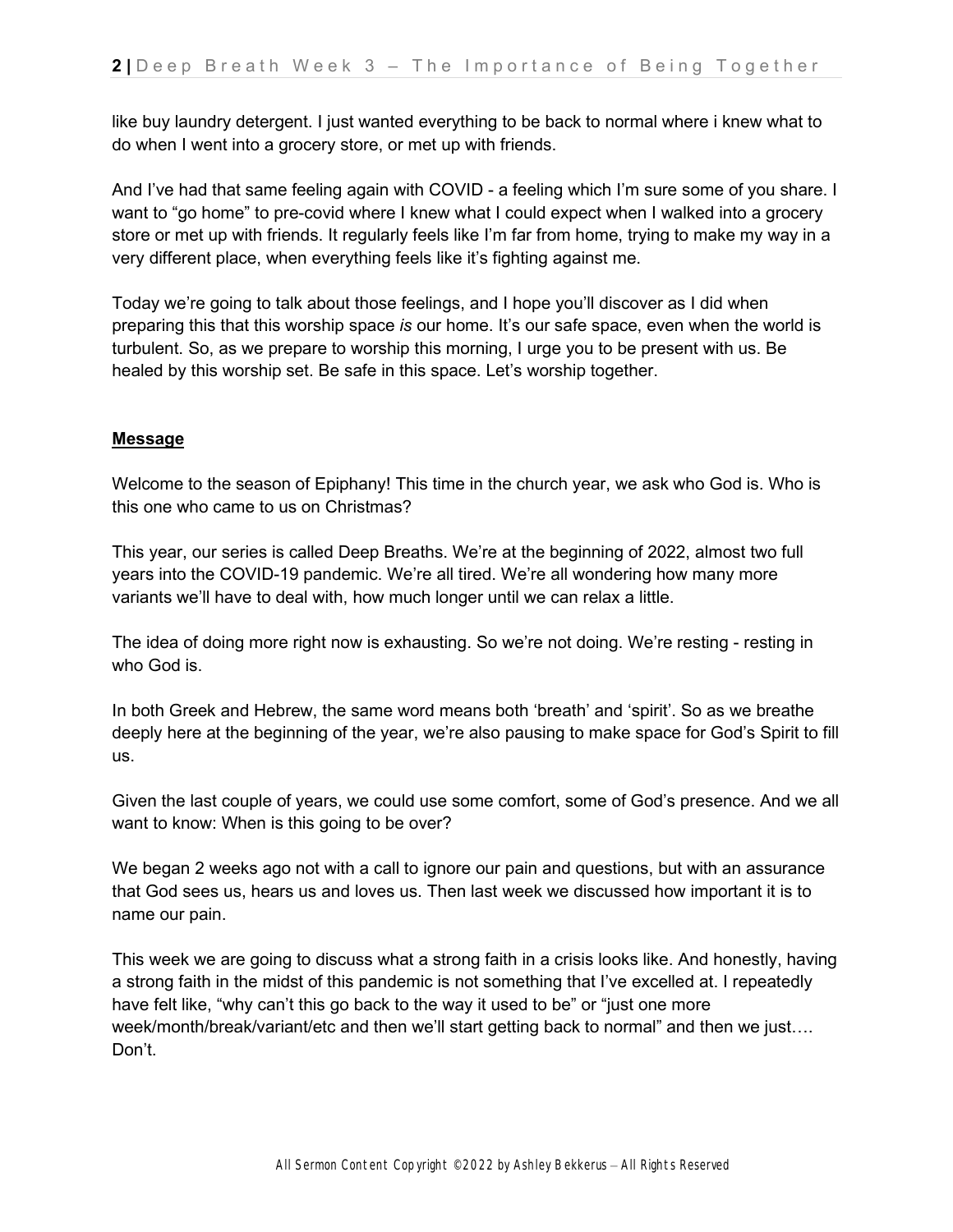Similar to the feeling in Greece - we want/hope/wish we will be back to normal soon, but truthfully, i realize there really isn't any going back to the way things used to be. So, the end is actually this unknown new beginning. And with that change, it's been difficult for me to have a strong faith. When is the hard part going to be over? What is the new normal going to look like? There's too many unknowns in the day to day to feel settled and that's been a big struggle with my faith in the midst of this.

This is a feeling i'm sure those who were exiled felt regularly. Everything is different - everything has changed. Everything is harder than it was before. For generations they lived like that and I often wonder how they continued to have a strong faith.

We'll be looking at Nehemiah 8 today, which actually takes place after the exile. Nehemiah is the man who led the exiles to return home. He's the guy who had to navigate all those complex realities we talked about last week, with the exiles returning merging with the group of people who stayed. He's leading the group who was so excited to return to their homeland after 70 years and then finally get back and everything is… just okay.

Nehemiah tells the story of how they worked to recreate home. The first major project they did was to rebuild the wall around the city so that they can be protected and grow. Any city of any size had a wall in the ancient world. It was how the government protected its citizens and made sure they had space to grow.

The fact that Jerusalem - the capital city - had gone almost a century with no wall was a massive source of embarrassment to God's people. Our passage today takes place just after they've finished rebuilding the wall around the city, which ought to be a joyous occasion. I mean, they've finally come *home* after 70 long years and they've accomplished the first good thing in their home. This is concrete evidence God is with them.

So given that, I found the people's reaction surprising. Let's read:

All the people assembled with a unified purpose at the square just inside the Water Gate. They asked Ezra the scribe to bring out the Book of the Law of Moses, which the Lord had given for Israel to obey.

So on October 8, Ezra the priest brought the Book of the Law before the assembly, which included the men and women and all the children old enough to understand. He faced the square just inside the Water Gate from early morning until noon and read aloud to everyone who could understand. All the people listened closely to the Book of the Law.

Ezra the scribe stood on a high wooden platform that had been made for the occasion. To his right stood Mattithiah, Shema, Anaiah, Uriah, Hilkiah, and Maaseiah. To his left stood Pedaiah, Mishael, Malkijah, Hashum, Hashbaddanah, Zechariah, and Meshullam. Ezra stood on the platform in full view of all the people. When they saw him open the book, they all rose to their feet.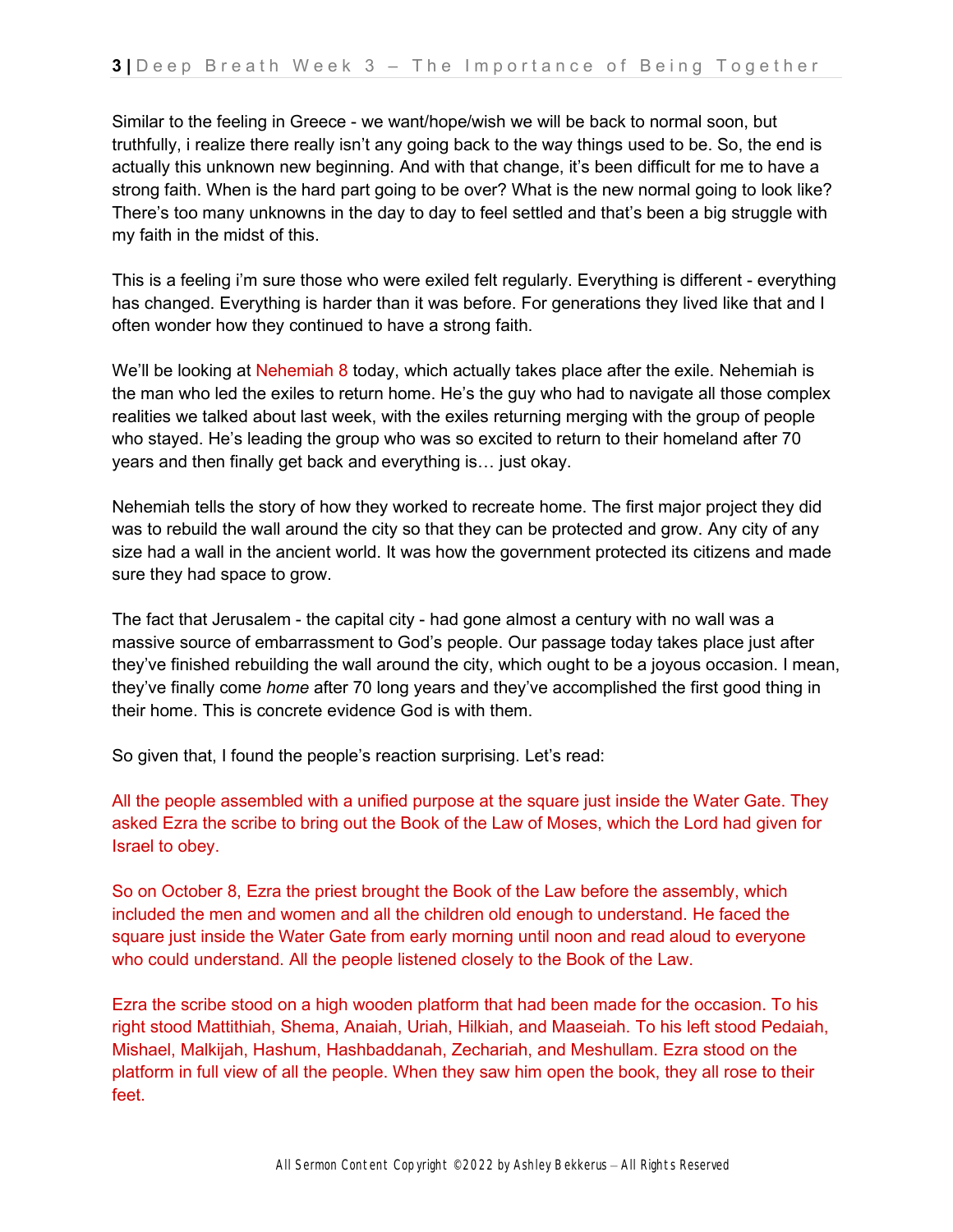Then Ezra praised the Lord, the great God, and all the people chanted, "Amen! Amen!" as they lifted their hands. Then they bowed down and worshiped the Lord with their faces to the ground.

The Levites—Jeshua, Bani, Sherebiah, Jamin, Akkub, Shabbethai, Hodiah, Maaseiah, Kelita, Azariah, Jozabad, Hanan, and Pelaiah—then instructed the people in the Law while everyone remained in their places. They read from the Book of the Law of God and clearly explained the meaning of what was being read, helping the people understand each passage.

Then Nehemiah the governor, Ezra the priest and scribe, and the Levites who were interpreting for the people said to them, "Don't mourn or weep on such a day as this! For today is a sacred day before the Lord your God." For the people had all been weeping as they listened to the words of the Law. - Nehemiah 8:1-9

When presented with the word of God, the people wept.

Isn't that *weird*? They just finished the wall. They've gathered to celebrate that God is with them. God has brought them back from Exile and God is healing their people and they're gathered to hear the Torah read, to mark that God is with them, that they're God's people and…

### And they *weep*?

Here's why - in this passage, the Torah is what's read to the people. This is essentially what we understand to be the first 5 books of the Bible. And, the Torah can be boiled down to this essential idea found in Exodus 19:5 -

Now if you obey me fully and keep my covenant, then out of all nations you will be my treasured possession. Although the whole earth is mine, you will be for me a kingdom of priests and a holy nation.'

God calls God's people to be a Kingdom of Priests for a hurting world, so that the world might have a relationship with God.

And, when presented with that, the exiles weep and mourn - either because they realize that they aren't participating in that call, or because they're so focused on themselves and not what God is doing that they weep for their shortfallings. So, they weep.

And you know, I definitely understand that. I know I'm not the person I wish I could be or that I know God wants me to be. Especially right now because everything is harder BEFORE you add on the emotional turmoil of a pandemic, the interpersonal strife with politics the way they are, and the financial stresses of "am I going to lose my job any day now?"

But Nehemiah tells them - don't weep. And, if I'm honest, when I first read this text, I literally skipped those whole last two verses where Nehemiah says don't weep or mourn. Mostly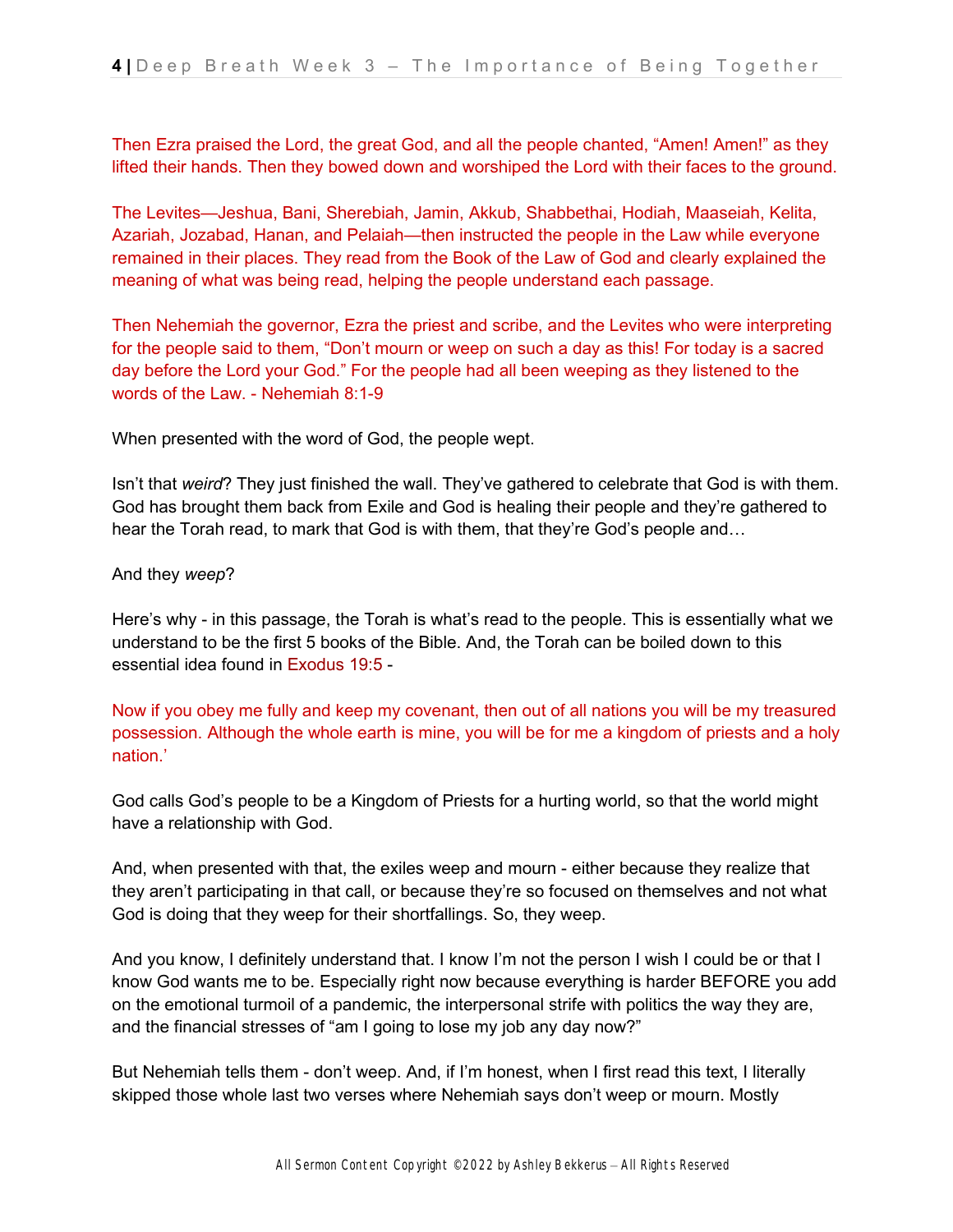because this comes up a lot in the Bible and it annoys me because if I need to cry, then hi, I'm going to cry. And not even the Bible is going to tell me not to.

But as JR actually made me read it and I looked into it more, I realized that the people are weeping right now, which is a reasonable response to their situation. BUT what Nehemiah is saying is that this gathering is intended as a space apart from the woes of the world.

Nehemiah knows his people and he's not simply saying "don't cry - be happy." He's actually addressing them to say, "you're dealing with a great grief and a lot of hard work - this space is intended as one to allow you to be healed, not for you to feel guilty or shameful."

Did you hear that? This worship space isn't supposed to be a space for guilt and shame. This is a space for us to heal and grow into the people God calls us to be.

So are churches supposed to be a place where anything goes, so long as you show up? If we're not supposed to weep, then does that mean God doesn't care about our sin? Does that mean we just come together and sing Kum By Yah?

So, no, of course that's wrong. If we are called to be a Kingdom of Priests and God invites us into this space to be healed and to be formed into that, so that we might show the world the way towards God. If you notice, we open each week with a call to worship - an invitation to be here in this space and not still "in the world." And we end every gathering with a blessing - a recognition that we're going to leave this space and go back out into a world that is hurting. We even practice bringing this healing and peace into the world when we "pass the peace."

This is why we don't say something like, "your vax status doesn't matter. We just love one another here." Or, "Hey, you're a xeonophobic racist? Whatever... join us!" We don't do that because this is a space where we are formed into a people that show the world who God is. We cannot do that if we are not a place people can come to be bodily and emotionally safe, cared for, and loved.

In other words, this is a space for transformation. For healing.

That's why Nehemiah tells us not to weep. Not that we shouldn't express our feelings, or that we shouldn't mourn the bad things, but that there is a bigger picture and we get to be a part of it. The Judeans are back from exile. That is over. They're home. Even though they still have problems, the wall is finished. The first step is done. God is creating spaces for them to grow into the Kingdom of Priests God is calling them to.

I don't know how you entered into this space today. Maybe you came looking for healing. Maybe you came burdened with shame and guilt. Can you imagine today that God is not finished with you? Can you imagine that, maybe, God is just getting started? Can you practice believing that with me while we sing another song?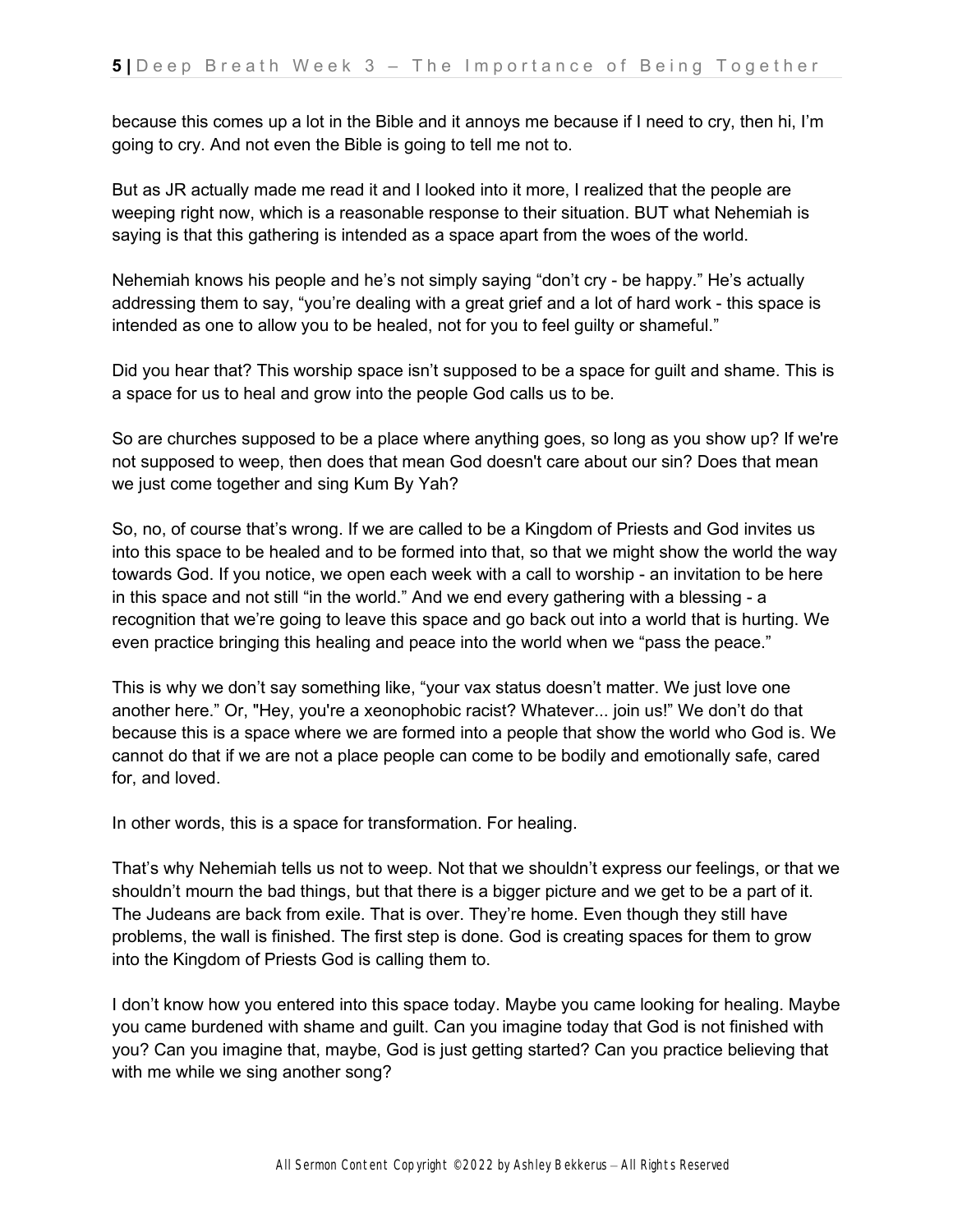# MUSIC BREAK

After telling the people not to weep, Nehemiah goes on to say:

"Go and celebrate with a feast of rich foods and sweet drinks, and share gifts of food with people who have nothing prepared. This is a sacred day before our Lord. Don't be dejected and sad, for the joy of the Lord is your strength!" - Nehemiah 8:10

Nehemiah is saying that we should be celebrating the larger picture of God, because that reframes our current struggles. This is a place where we can learn from our African counterparts. Throughout the 1960s, when African nations were overthrowing their colonial oppressors, they drew from Liberation theology.

Liberation theology is grounded in the story of the Exodus from Egypt. Just as God overthrew Pharaoh and liberated the people, so too would God overthrow their colonizers and liberate them.

But in the wake of liberation, African Christians faced a problem: where do we go when liberation has been achieved? What is our theological framework when Pharaoh has been cast down? Kenyan theologian Jesse Mugambi says reconstruction theology is the answer. This is what he says:

"Theologically, the conversion experiences of Moses, Nehemiah, and Paul are very instructive for the processes of Liberation and Reconstruction. Moses reconstructs the collective consciousness of his people, and gives them courage to defy Pharaoh and proceed into the wilderness. In a similar manner, Nehemiah reconstructs the collective consciousness of the disenfranchised people, and gives them hope to rebuild their society."

Mugambi tells us that in order to move forward and to begin rebuilding, we need to reframe our understanding of who we are - into one of reconstruction. This reconstruction is the larger picture of God's movement in the world. The hope for rebuilding is what Nehemiah is calling us to celebrate.

In a world divided - between Exiles and those who remained, between liberals and conservatives, between races - Nehemiah calls us to join together in God's work.

God has chosen God's people. In every place we find ourselves - oppressed, corrupted, exiled, rebuilding, and even in a pandemic. God is still moving and choosing US. Every time. God's ability to change us is better than our sins and failures. Isn't that worth celebrating?

Nehemiah is not telling us to ignore our problems and pretend everything is fine. He's saying when we enter this space, we focus on what God is actively doing and what God is moving us towards. In order for us to show the world the way to God, we have to be able to see God and where God is moving.